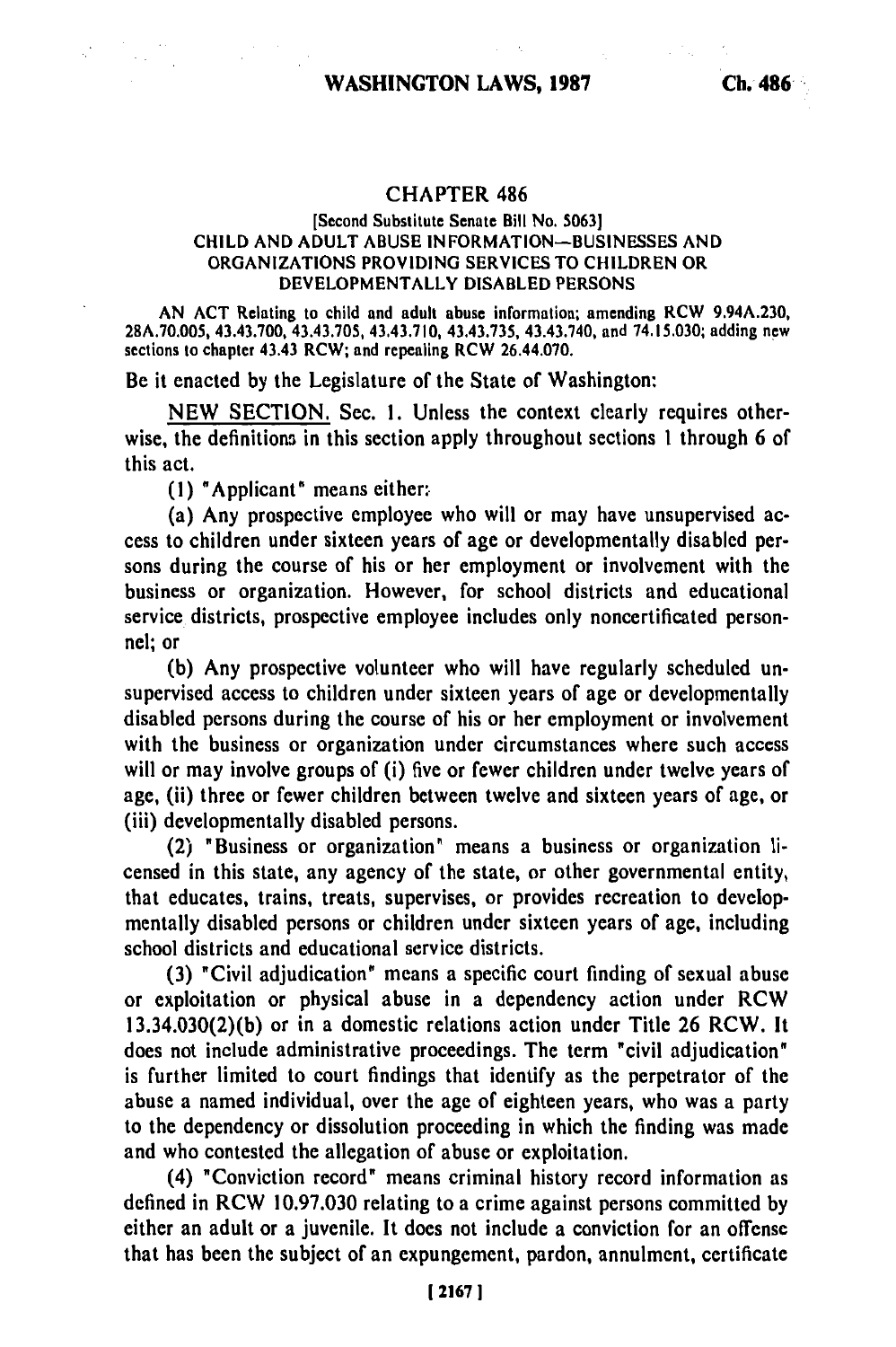**Ch. 486**

of rehabilitation, or other equivalent procedure based on a finding of the rehabilitation of the person convicted, or a conviction that has been the subject of a pardon, annulment, or other equivalent procedure based on a finding of innocence. It does include convictions for offenses for which the defendant received a deferred or suspended sentence, unless the record has been expunged according to law.

**(5)** "Disciplinary board final decision" means any final decision issued **by** the disciplinary board or the director of the department of licensing for the following business or professions:

(a) Chiropractic;

**(b)** Dentistry;

(c) Dental hygiene;

**(d)** Drugless healing;

(e) Massage;

**(f)** Midwifery;

**(g)** Osteopathy;

(h) Physical therapy;

(i) Physicians;

**(j)** Practical nursing;

**(k)** Registered nursing;

**(I)** Psychology; and

**(m)** Real estate brokers and salesmen.

**(6)** "Crime against persons" means a conviction of any of the following offenses: Aggravated murder; first or second degree murder; first or second degree kidnaping; first, second, or third degree assault; first, second, or third degree rape; first, second, or third degree statutory rape; first or second degree robbery; first degree arson; first degree burglary; first or second degree manslaughter; first or second degree extortion; indecent liberties; incest; vehicular homicide; first degree promoting prostitution; communication with a minor; unlawful imprisonment; simple assault; sexual exploitation of minors; first or second degree criminal mistreatment; or any of these crimes as they may be renamed in the future.

**(7)** "Unsupervised" means not in the presence of:

(a) Another employee or volunteer from the same business or organization as the applicant; or

**(b)** Any relative or guardian of any of the children or developmentally disabled persons to which the applicant has access during the course of his or her employment or involvement with the business or organization.

**NEW SECTION.** Sec. 2. **(1)** The legislature finds that businesses and organizations providing services to children or developmentally disabled persons need adequate information to determine which employees or licensees to hire or engage. Therefore, the Washington state patrol criminal identification system may disclose, upon the request of a business or organization as defined in section **I** of this act, a prospective employee's record for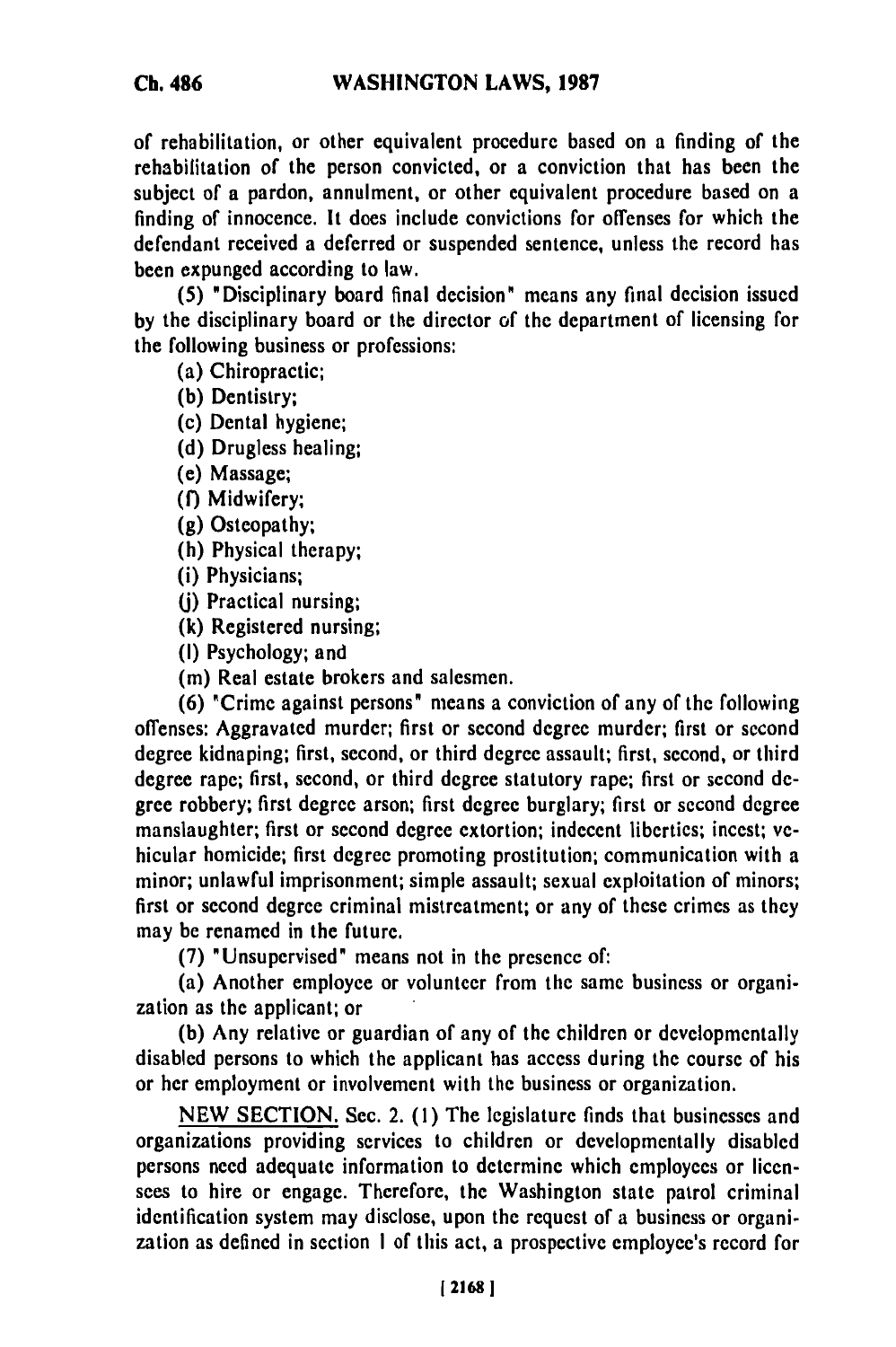convictions of offenses against persons, adjudications of child abuse in a civil action, and disciplinary board final decisions. When necessary, applicants may be employed on a conditional basis pending completion of such a background investigation.

(2) The legislature also finds that the state board of education may request of the Washington state patrol criminal identification system information regarding a certificate applicant's record for convictions under subsection **(1)** of this section.

**(3)** The legislature also finds that law enforcement agencies, the office of the attorney general, prosecuting authorities, and the department of social and health services may request this same information to aid in the investigation and prosecution of child and adult abuse cases and to protect children and adults from further incidents of abuse.

(4) The legislature further finds that the department of social and health services, when considering persons for state positions directly responsible for the care, supervision, or treatment of children or the developmentally disabled or when licensing or authorizing such persons or agencies pursuant to its authority under chapter 74.15 RCW, must consider the information listed in subsection **(1)** of this section. However, when necessary, persons may be employed on a conditional basis pending completion of the background investigation. The state personnel board shall adopt rules to accomplish the purposes of this subsection as it applies to state employees.

**NEW SECTION.** Sec. **3. (1) A** business or organization shall not make an inquiry to the Washington state patrol under section 2 of this act or an equivalent inquiry to a federal law enforcement agency unless the business or organization has notified the applicant who has been offered a position as an employee or volunteer that an inquiry may **be** made.

(2) **A** business or organization shall require each applicant to disclose to the business or organization whether the applicant has been:

(a) Convicted of any crime against persons;

**(b)** Found in any dependency action under RCW **13.34.030(2)(b)** to have sexually assaulted or exploited any minor or to have physically abused any minor;

(c) Found **by** a court in a domestic relations proceeding under Title **26** RCW to have sexually abused or exploited any minor or to have physically abused any minor; or

**(d)** Found in any disciplinary board final decision to have sexually abused or exploited any minor or to have physically abused any minor.

The disclosure shall be made in writing and signed **by** the applicant and sworn under penalty of perjury. The disclosure sheet shall specify all crimes against persons as defined in section **1** of this act.

**(3)** The business or organization shall pay such reasonable fee for the records check as the state patrol may require under section 5 of this act.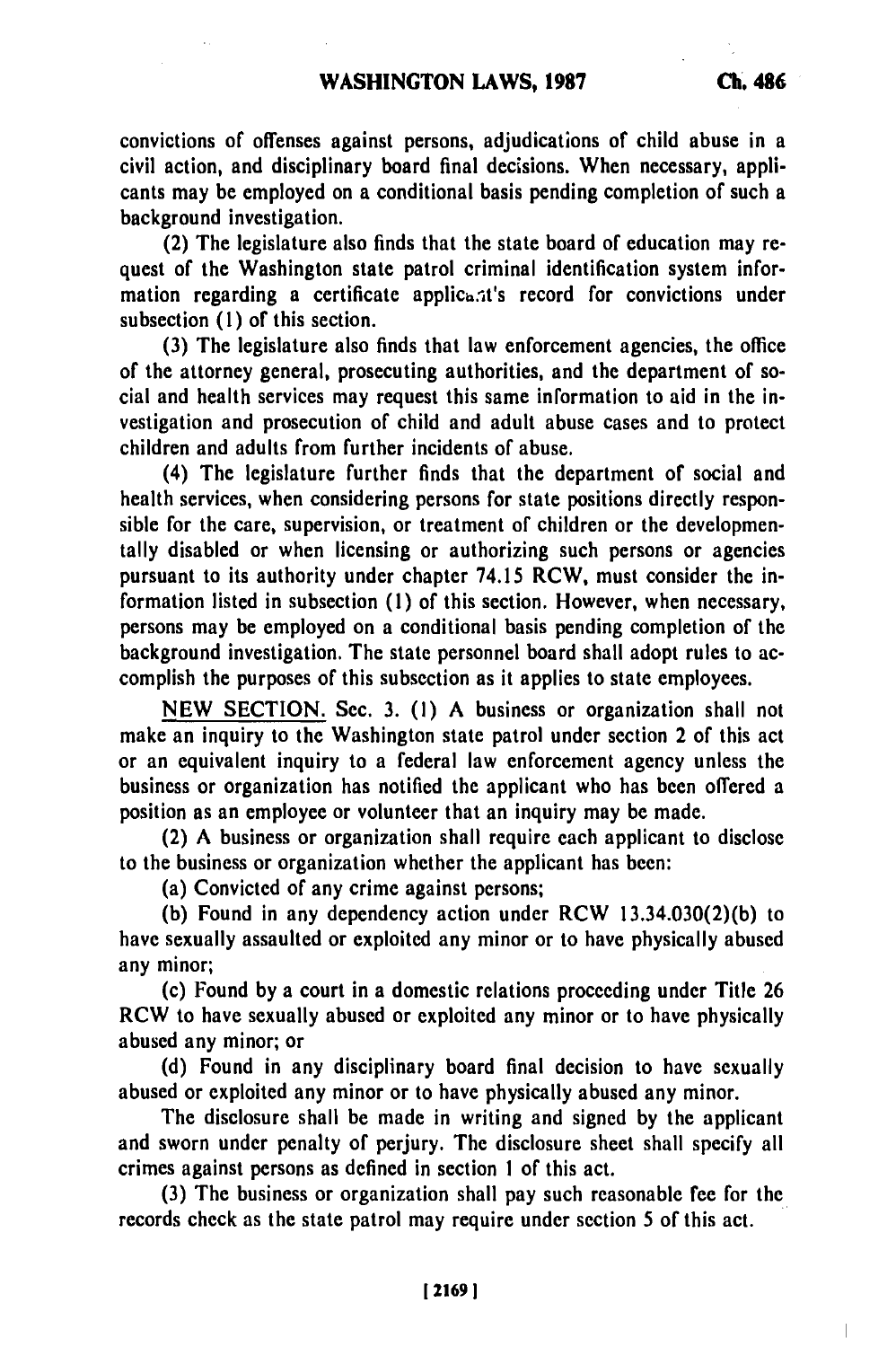(4) The business or organization shall notify the applicant of the state patrol's response within ten days after receipt **by** the business or organization. The employer shall provide a copy of the response to the applicant and shall notify the applicant of such availability.

**(5)** The business or organization shall use this record only in making the initial employment or engagement decision. Further dissemination or use of the record is prohibited. A business or organization violating this subsection is subject to a civil action for damages.

**(6)** An insurance company shall not require a business or organization to request background information on any employee before issuing a policy of insurance.

**(7)** The business and organization shall **be** immune from civil liability for failure to request background information on a prospective employee or volunteer unless the failure to do so constitutes gross negligence.

**NEW SECTION.** Sec. 4. An individual may contact the state patrol to ascertain whether that same individual has a civil adjudication, disciplinary board final decision, or conviction record. The state patrol shall disclose such information, subject to the fee established under section 5 of this act.

**NEW** SECTION. Sec. 5. **(1)** After January **1, 1988,** and notwithstanding any provision of RCW 43.43.700 through 43.43.810 to the contrary, the state patrol shall furnish a transcript of the conviction record, disciplinary board final decision, or civil adjudication record pertaining to any person for whom the state patrol or the federal bureau of investigation has a record upon the written request of:

(a) The subject of the inquiry;

**(b)** Any business or organization for the purpose of conducting evaluations under section 2 of this act;

(c) The department of social and health services;

**(d)** Any law enforcement agency, prosecuting authority, or the office of the attorney general; or

(e) The department of social and health services for the purpose of meeting responsibilities set forth in chapter 74.15 RCW. However, access to conviction records pursuant to this subsection (1)(e) does not limit or **re**strict the ability of the department to obtain additional information regarding conviction records and pending charges as set forth in RCW 74.15.030(2)(b).

After processing the request, if the conviction record, disciplinary board final decision, or adjudication record shows no evidence of a crime against persons, an identification declaring the showing of no evidence shall **be** issued to the applicant **by** the state patrol and shall be issued within fourteen days of the request. Possession of such identification shall satisfy future background check requirements for the applicant.

(2) The state patrol shall **by** rule establish fees for disseminating records under this section to recipients identified in subsection (1)(a) and **(b)**

ľ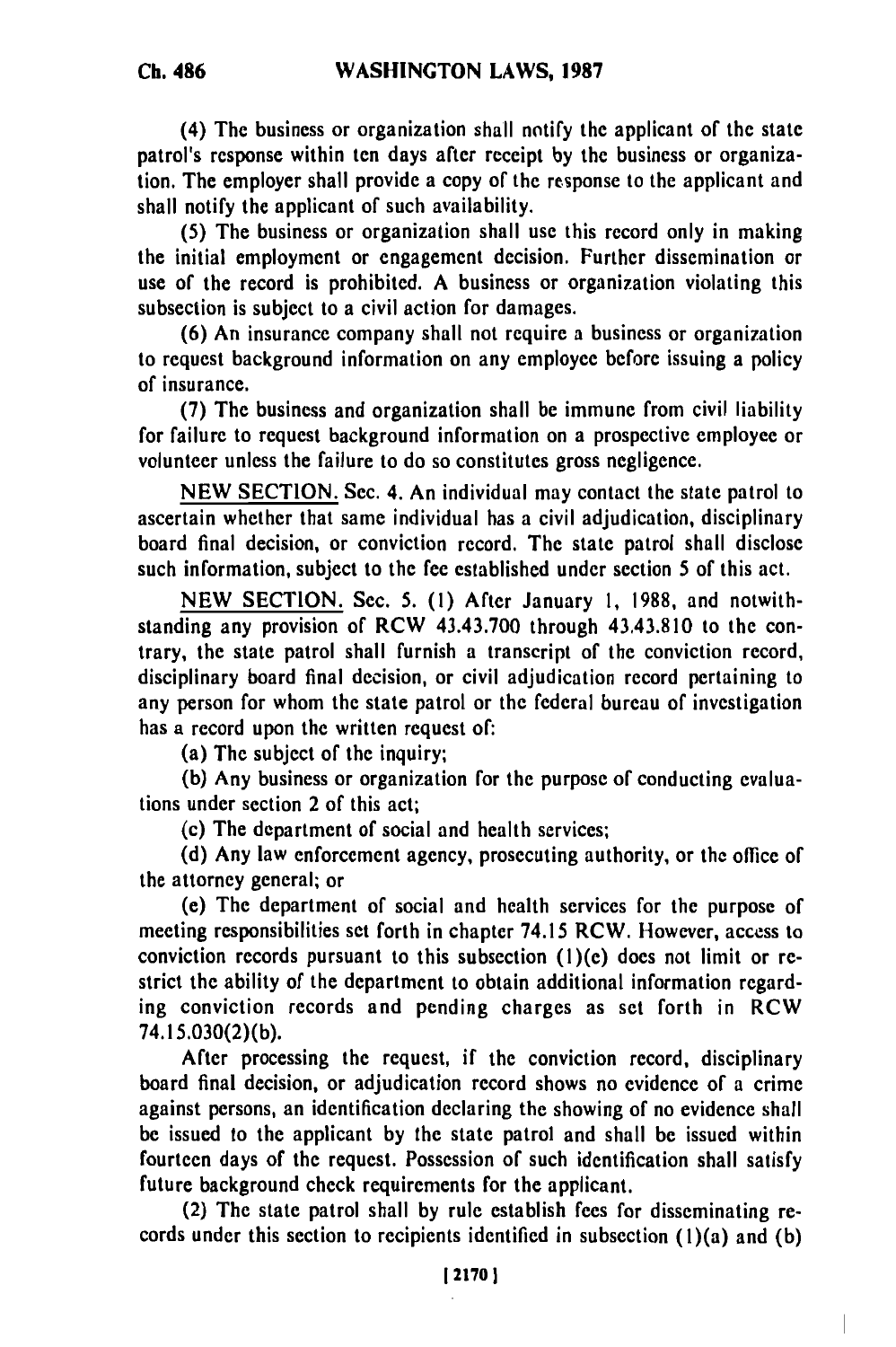of this section. The state patrol shall also **by** rule establish fees for disseminating records in the custody of the national crime information center. The fees shall cover, as nearly as practicable, the direct and indirect costs to the state patrol of disseminating the records: PROVIDED, That no fee shall be charged to a nonprofit organization, including school districts and educational service districts, for the records check.

**(3)** No employee of the state, employee of a business or organization, or the business or organization is liable for defamation, invasion of privacy, negligence, or any other claim in connection with any lawful dissemination of information under sections **I** through 6 of this act or RCW 43.43.760.

(4) Before the effective date of this act, the state patrol shall adopt rules and forms to implement this section and to provide for security and privacy of information disseminated under this section, giving first priority to the criminal justice requirements of this chapter. The rules may include requirements for users, audits of users, and other procedures to prevent use of civil adjudication record information or criminal history record information inconsistent with this chapter.

**(5)** Nothing in sections **1** through 6 of this act shall authorize an **em**ployer to make an inquiry not specifically authorized **by** this chapter, or be construed to affect the policy of the state declared in chapter **9.96A** RCW.

**NEW SECTION.** Sec. **6. (1)** The supreme court shall **by** rule require the courts of the state to notify the state patrol of any dependency action under RCW **13.34.030(2)(b)** or domestic relations action under Title **26** RCW in which the court makes specific findings of physical abuse or sexual abuse or exploitation of a child.

(2) The department of licensing shall notify the state patrol of any disciplinary board final decision that includes specific findings of physical abuse or sexual abuse or exploitation of a child.

**(3)** When a business or an organization terminates, fires, dismisses, fails to renew the contract, or permits the resignation of an employee because of crimes against persons, and if that employee is employed in a position requiring a certificate or license issued **by** a licensing agency such as the state board of education, the business or organization shall notify the licensing agency of such termination of employment.

Sec. **7.** Section **23,** chapter **137,** Laws of **1981** and RCW 9.94A.230 **are** each amended to read as follows:

**(1)** Every offender who has been discharged under RCW 9.94A.220 may apply to the sentencing court for a vacation of the offender's record of conviction. **If** the court finds the offender meets the tests prescribed in subsection (2) of this section, the court may clear the record of conviction **by:** (a) Permitting the offender to withdraw the offender's **plea** of guilty and to enter a plea of not guilty; or **(b)** if the offender has been convicted after a plea of'not guilty, **by** the court setting aside the verdict of guilty; and (c) **by** the court dismissing the information or indictment against the offender.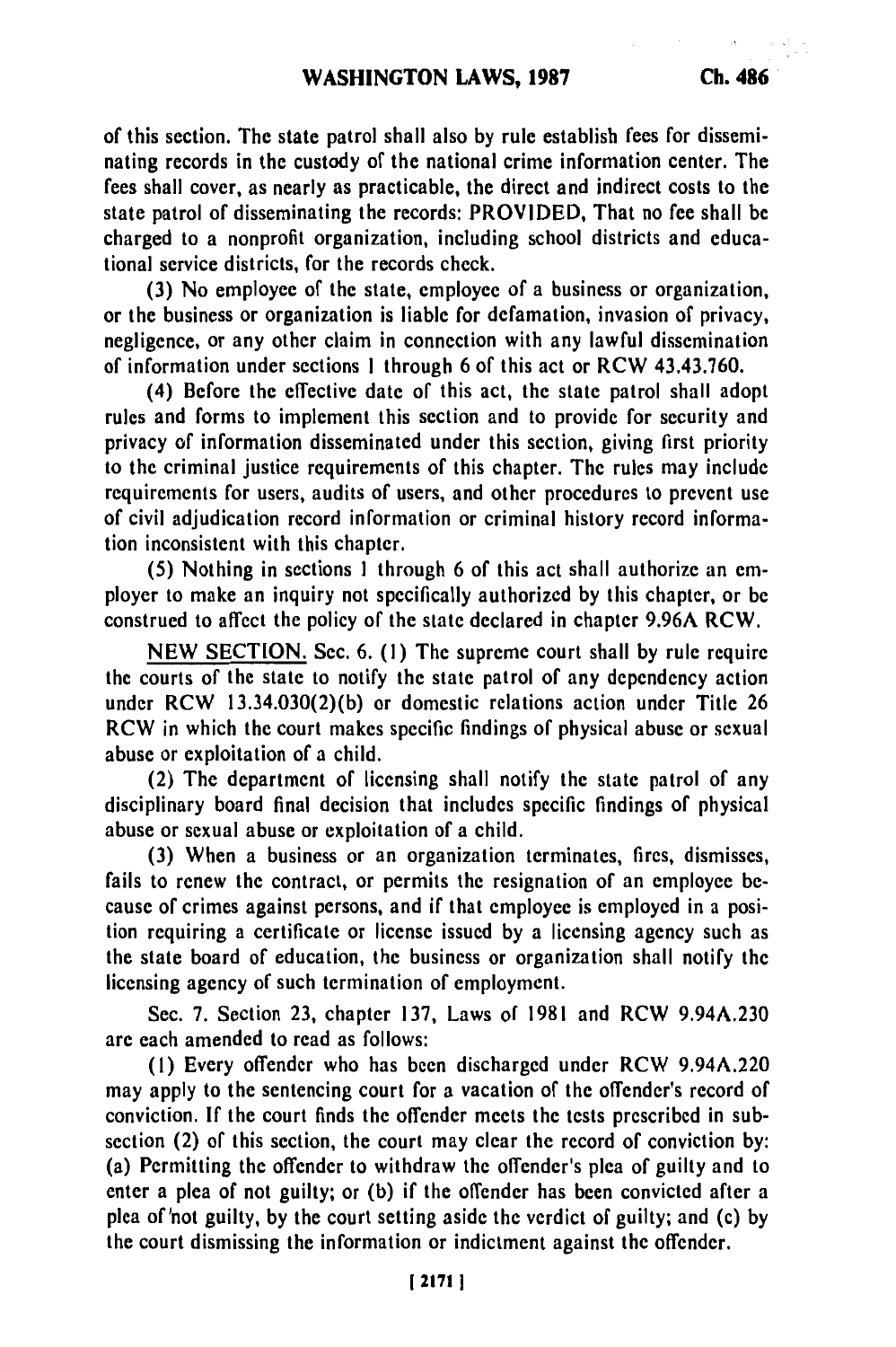**Ch. 486**

(2) **An** offender may not have the record of conviction cleared if: (a) There are any criminal charges against the offender pending in any court of this state or another state, or in any federal court; **(b)** the offense was a violent offense as defined in RCW 9.94A.030; (c) the offense was a crime against persons as defined in section **1** of this **1987** act; **(d)** the offender has been convicted of a new crime in this state, another state, or federal court since the date of the offender's discharge under RCW  $9.94A.220$ ; (( $\textbf{(d)}$ )) **(e)** the offense is a class B felony and less than ten years have passed since the date the applicant was discharged under RCW 9.94A.220; and  $((e))$ **.fQ** the offense was a class **C** felony and less than five years have passed since the date the applicant was discharged under RCW 9.94A.220.

**(3)** Once the court vacates a record of conviction under subsection **(1)** of this section, the fact that the offender has been convicted of the offense shall not be included in the offender's criminal history for purposes of determining a sentence in any subsequent conviction, and the offender shall be released from all penalties and disabilities resulting from the offense. For all purposes, including responding to questions on employment applications, an offender whose conviction has been vacated may state that the offender has never been convicted of that crime. Nothing in this section affects or prevents the use of an offender's prior conviction in a later criminal prosecution.

Sec. **8.** Section **28A.70.005,** chapter **223,** Laws of 1969 **cx.** sess. as amended **by** section 2, chapter **92,** Laws of **1975-'76** 2nd **cx.** sess. and RCW **28A.70.005 are** each amended to read as follows:

The state board of education shall establish, publish and enforce rules and regulations determining eligibility for and certification of personnel employed in the common schools of this state, including certification for emergency or temporary, substitute or provisional duty and under such certificates or permits as the board shall deem proper or as otherwise prescribed **by** law. The rules shall require that the initial application for certification shall require a background check of the applicant through the Washington state patrol criminal identification system at the applicant's expense.

The superintendent of public instruction shall act as the administrator of any such rules and regulations and have the power to issue any certificates or permits and revoke the same in accordance with board rules and regulations.

Sec. **9.** Section **1,** chapter **152,** Laws of **1972 cx.** sess. as last amcnded **by** section **7,** chapter 201, Laws of **1985** and RCW 43.43.700 **are** each amended to read as follows:

There is hereby established within the Washington state patrol a section on identification, child abuse, and criminal history hereafter referred to as the section.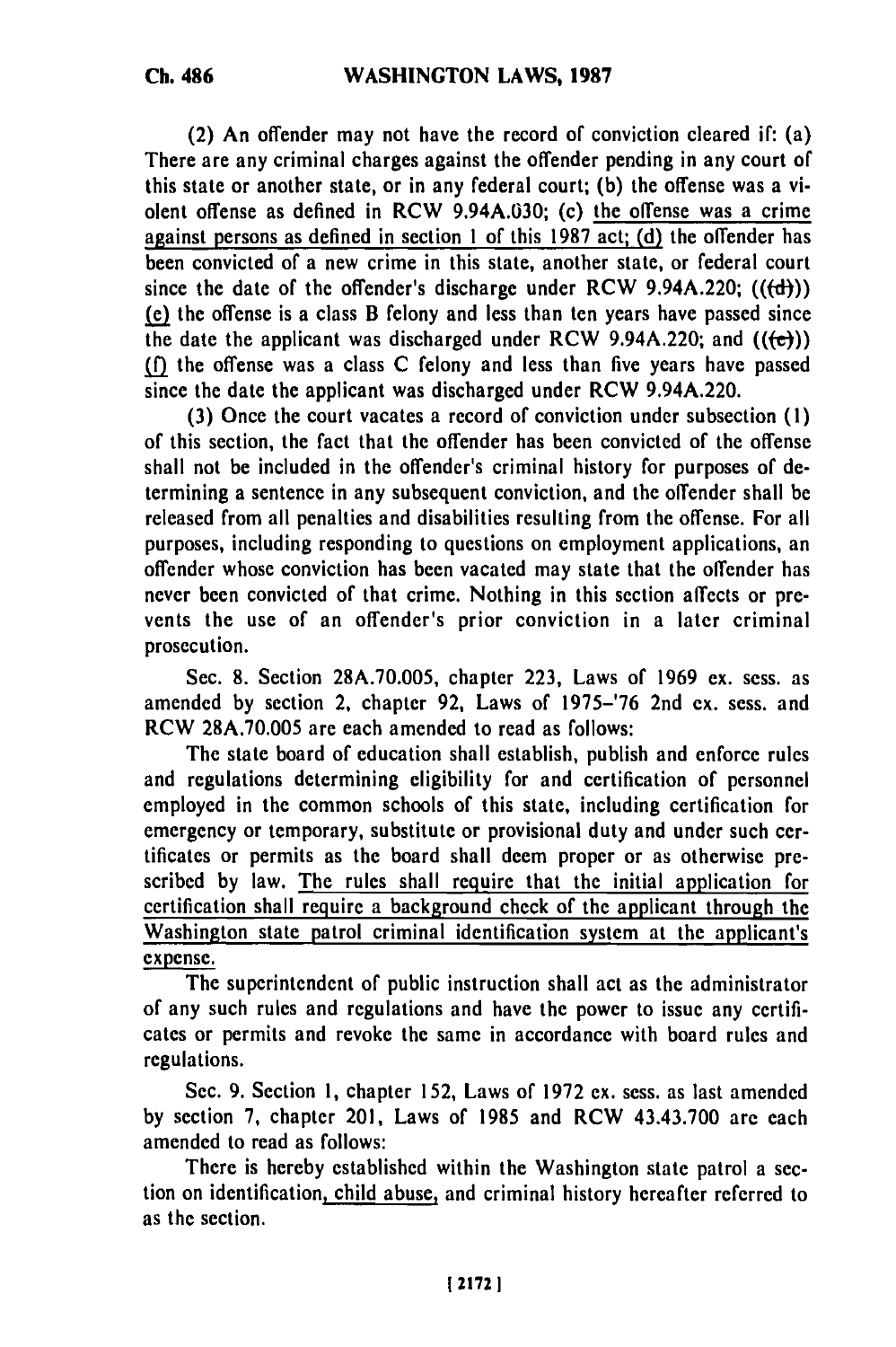In order to aid the administration of justice the section shall install systems for the identification of individuals, including the fingerprint system and such other systems as the chief deems necessary. The section shall keep a complete record and index of all information received in convenient form for consultation and comparison.

The section shall obtain from whatever source available and file for record the fingerprints, palmprints, photographs, or such other identification data as it deems necessary, of persons who have been or shall hereafter be lawfully arrested and charged with, or convicted of any criminal offense. The section may obtain like information concerning persons arrested for or convicted of crimes under the laws of another state or government.

The section shall also contain like information concerning persons, over the age of eighteen years, who have been found, pursuant to a dependency proceeding under ((chapter 13.34 RCW in which the person was a party, to have sexually molested, sexually abused, or sexually exploited a child)) RCW 13.34.030(2)(b) to have physically abused or sexually abused or exploited a child.

Sec. **10.** Section 2, chapter **152,** Laws of 1972 **ex.** sess. as last amended by section **8,** chapter 201, Laws of 1985 and RCW 43.43.705 are each amended to read as follows:

Upon the receipt of identification data from criminal justice agencies within this state, the section shall immediately cause the files to **be** examined and upon request shall promptly return to the contributor of such data a transcript of the record of previous arrests and dispositions of the persons described in the data submitted.

Upon application, the section shall furnish to criminal justice agencies, or to the department of social and health services, hereinafter referred to as the "department", a transcript of the criminal offender record information or dependency record information available pertaining to any person of whom the section has a record.

For the purposes of RCW 43.43.700 through 43.43.800 the following words and phrases shall have the following meanings:

"Criminal offender record information" includes, and shall **be** restricted to identifying data and public record information recorded as the result of an arrest or other initiation of criminal proceedings and the consequent proceedings related thereto. "Criminal offender record information" shall not include intelligence, analytical, or investigative reports and files.

"Criminal justice agencies" are those public agencies within or outside the state which perform, as a principal function, activities directly relating to the apprehension, prosecution, adjudication or rehabilitation of criminal offenders.

"Dependency record information" includes and shall **be** restricted to identifying data regarding a person, over the age of eighteen, who was a party to a dependency proceeding brought under chapter 13.34 RCW and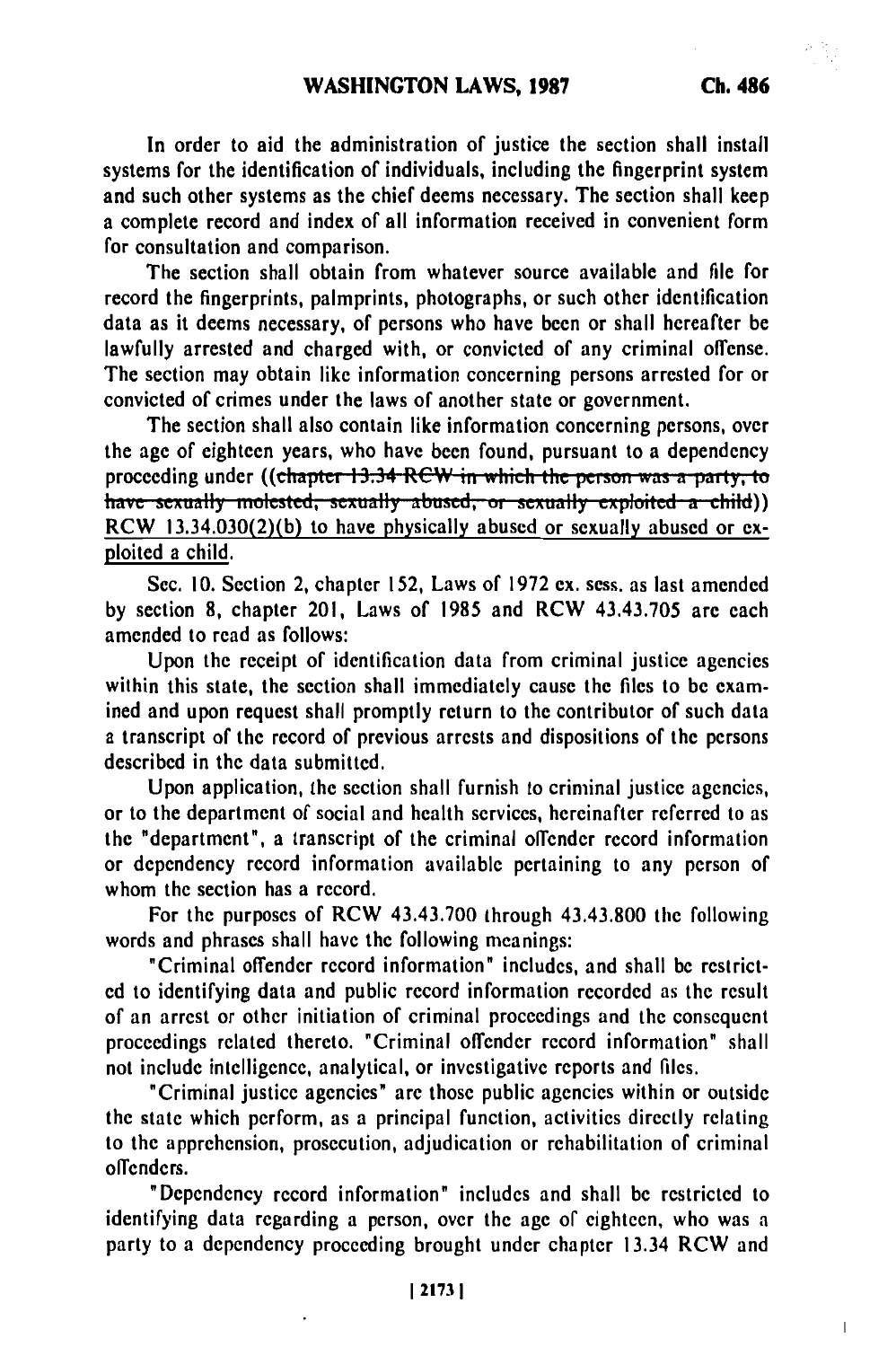who has been found, pursuant to such dependency proceeding, to have sexually ((molested, sexually abused, or sexually exploited)) abused or exploited or physically abused a child.

((Applications for information shall be by a-data-communications network used exclusively by criminal justice agencies or the department or in writing and information applied for shall be used solely in the due administration of the criminal laws or for the purposes enumerated in RCW 43.43.760(3).)

The section may refuse to furnish any information pertaining to the identification or history of any person or persons of whom it has a record, or other information in its files and records, to any applicant if the chief determines that the applicant has previously misused information furnished to such applicant by the section or the chief believes that the applicant will not use the information requested solely for the purpose of due administration of the criminal laws or for the purposes enumerated in RCW 43.43.760(3). The applicant may appeal such determination and denial of information to the advisory council created in RCW 43.43.785 and the council may direct that the section furnish such information to the applicant.

Sec. 11. Section 7, chapter 36, Laws of 1979 ex. sess. as last amended by section 87, chapter 266, Laws of 1986 and RCW 43.43.710 are each amended to read as follows:

Information contained in the files and records of the section relative to the commission of any crime by any person shall be considered privileged and shall not be made public or disclosed for any personal purpose or in any civil court proceedings except upon a written order of the judge of a court wherein such civil proceedings are had. All information contained in the files of the section relative to criminal records and personal histories of persons arrested for the commission of a crime shall be available to all criminal justice agencies and, for the sole purpose of investigating the cause of fires under RCW 48.48.060(2) where the cause is suspected to be arson, to the director of community development, through the director of fire protection, upon the filing of an application as provided in RCW 43.43.705.

((Dependency record information contained in the files and records of the section shall be considered privileged and shall not be made public. Dependency record information may be disclosed as authorized by this chapter or may be disclosed to the same extent that information regarding dependency proceedings may generally be disclosed, as authorized by applicable  $laws$  or court-rules:))

Although no application for information has been made to the section as provided in RCW 43.43.705, the section may transmit such information in the chief's discretion, to such agencies as are authorized by RCW 43.43-.705 to make application for it.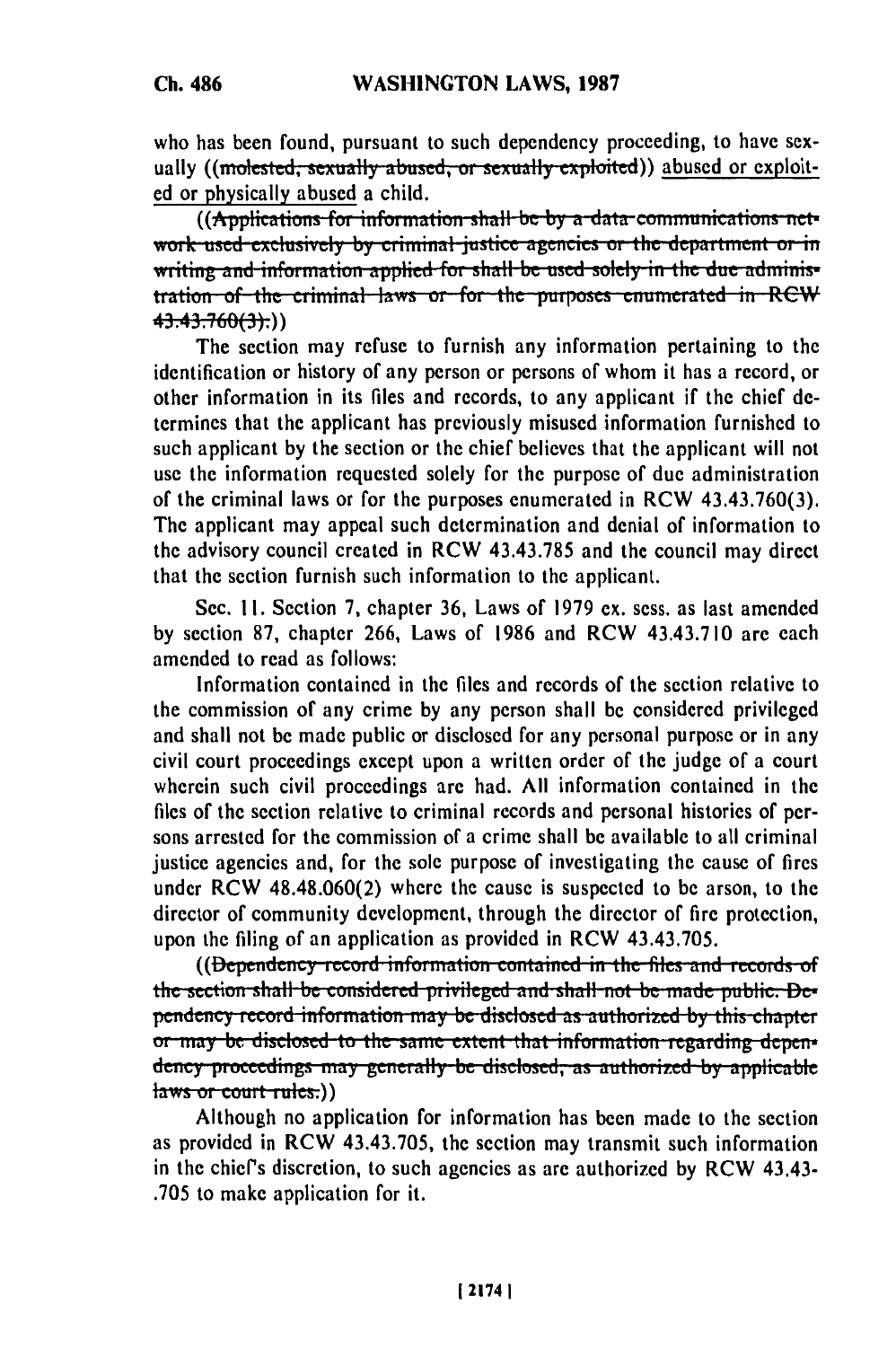$\overline{1}$ 

Sec. 12. Section **8,** chapter **152,** Laws of **1972 ex.** sess. as amended **by** section **13,** chapter 201, Laws of 1985 and RCW 43.43.735 are each amended to read as follows:

**(1)** It shall be the duty of the sheriff or director of public safety of every county, and the chief of police of every city or town, and of every chief officer of other law enforcement agencies duly operating within this state, to cause the photographing and fingerprinting of all persons lawfully arrested for the commission of any criminal offense constituting a felony or gross misdemeanor: PROVIDED, That an exception may **be** made when the arrest is for a violation punishable as a gross misdemeanor and the arrested person is not taken into custody.

(2) It shall be the right, but not the duty, of the sheriff or director of public safety of every county, and the chief of police of every city or town, and every chief officer of other law enforcement agencies operating within this state to photograph and record the fingerprints of all persons lawfully arrested, or all persons who are the subject of dependency record information.

**(3)** Such sheriffs, directors of public safety, chiefs of police, and other chief law enforcement officers, may record, in addition to photographs and fingerprints, the palmprints, soleprints, toeprints, or any other identification data of all persons lawfully arrested for the commission of any criminal offense, or all persons who are the subject of dependency record information, when in the discretion of such law enforcement officers it is necessary for proper identification of the arrested person or the investigation of the crime with which he is charged.

(4) It shall be the duty of the department of licensing or the court having jurisdiction over the dependency action to cause the fingerprinting of all persons who are the subject of a disciplinary board final decision or dependency record information ((and)) or to obtain other necessary identifying information, as specified **by** the section in rules promulgated pursuant to chapter 34.04 RCW to carry out the provisions of this subsection.

**(5)** The court having jurisdiction over the dependency action may obtain and record, in addition to fingerprints, the photographs, palmprints, soleprints, toeprints, or any other identification data of all persons who are the subject of dependency record information, when in the discretion of the court it is necessary for proper identification of the person.

Sec. **13.** Section **9,** chapter **152,** Laws of **1972** ex. sess. as amended **by** section 14, chapter 201, Laws of 1985 and RCW 43.43.740 are each amended to read as follows:

Except as provided in RCW 43.43.755 relating to the fingerprinting of juveniles:

**(I)** It shall be the duty of the sheriff or director of public safety of every county, and the chief of police of every city or town, and of every chief officer of other law enforcement agencies duly operating within this state to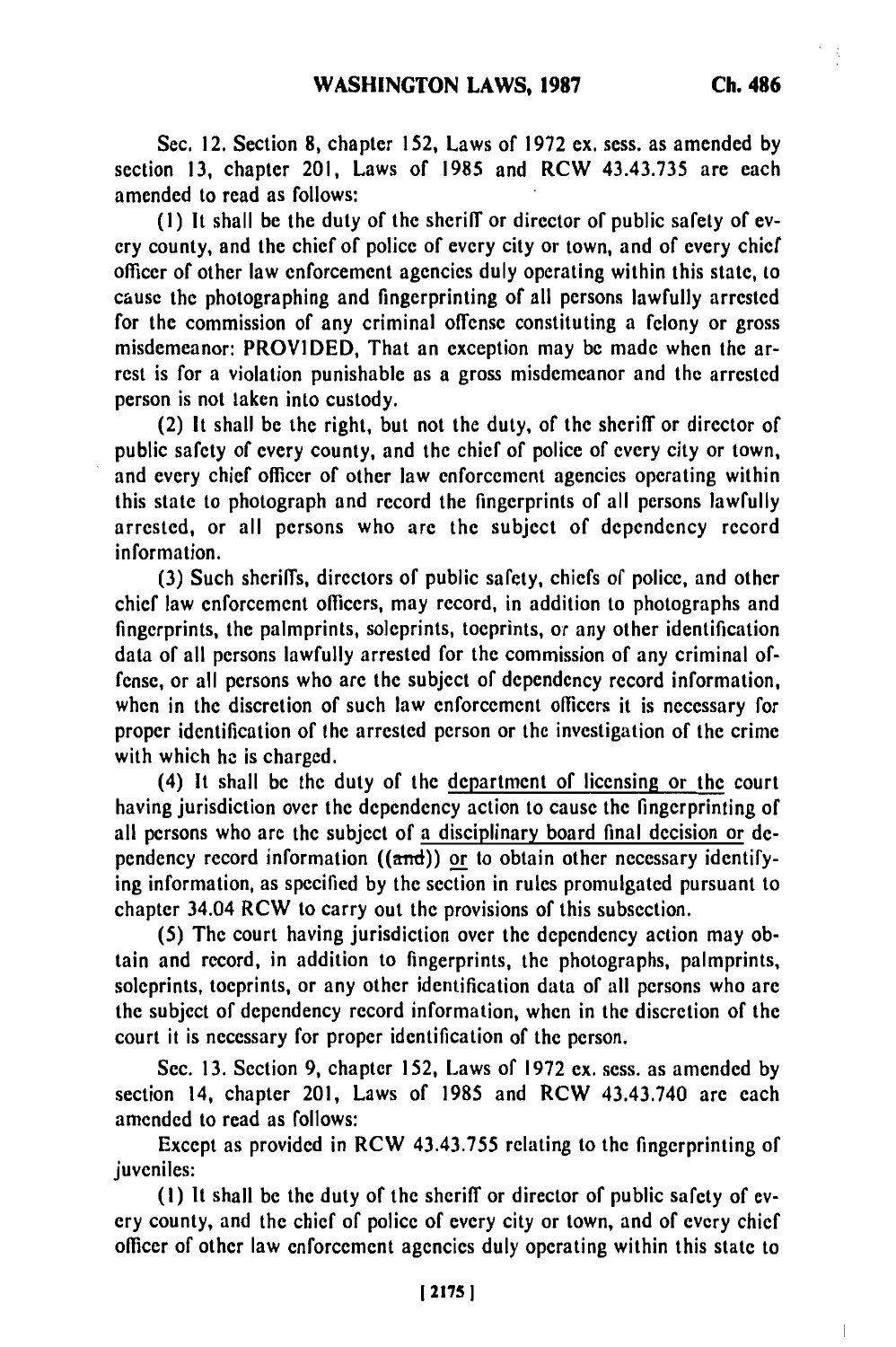furnish within seventy-two hours from the time of arrest to the section the required sets of fingerprints together with other identifying data as may be prescribed **by** the chief, of any person lawfully arrested, fingerprinted, and photographed pursuant to RCW 43.43.735.

(2) Law enforcement agencies may retain and file copies of the fingerprints, photographs, and other identifying data and information obtained pursuant to RCW 43.43.735. Said records shall remain in the possession of the law enforcement agency as part of the identification record and are not returnable to the subjects thereof.

**(3)** It shall be the duty of the court having jurisdiction over the **dependency** action to furnish dependency record information, obtained pursuant to RCW 43.43.735, to the section within seven days, excluding Saturdays, Sundays, and holidays, from the date that the court enters a finding, pursuant to a dependency action brought under chapter 13.34 RCW, that a person over the age of eighteen, who is a party to the dependency action, has sexually ((molested, sexually abused, or sexually exploited)) abused or exploited or physically abused a child.

(4) The court having jurisdiction over the dependency action may **re**tain and file copies of the fingerprints, photographs, and other identifying data and information obtained pursuant to RCW 43.43.735. These records shall remain in the possession of the court as part of the identification record and **are** not returnable to the subjects thereof.

**(5)** The section shall administer periodic compliance audits for the **de**partment of licensing and each court having jurisdiction over dependency actions as defined in chapter **13.32** RCW. Such audits shall ensure that all dependency record information regarding persons over the age of eighteen years has been furnished to the section as required in subsection **(3)** of this section.

Sec. 14. Section **3,** chapter **172,** Laws of 1967 as last amended **by** section **5,** chapter **188,** Laws of 1984 and RCW 74.15.030 **are** each amended to read as follows:

The secretary shall have the power and it shall be the secretary's duty:

**(I)** In consultation with the children's services advisory committee, and with the advice and assistance of persons representative of the various type agencies to **be** licensed, to designate categories of facilities for which separate or different requirements shall be developed as may **be** appropriate whether because of variations in the ages, sex and other characteristics of persons served, variations in the purposes and services offered or size or structure of the agencies to **be** licensed hereunder, or because of any other factor relevant thereto;

(2) In consultation with the children's services advisory committee, and with the advice and assistance of persons representative of the various type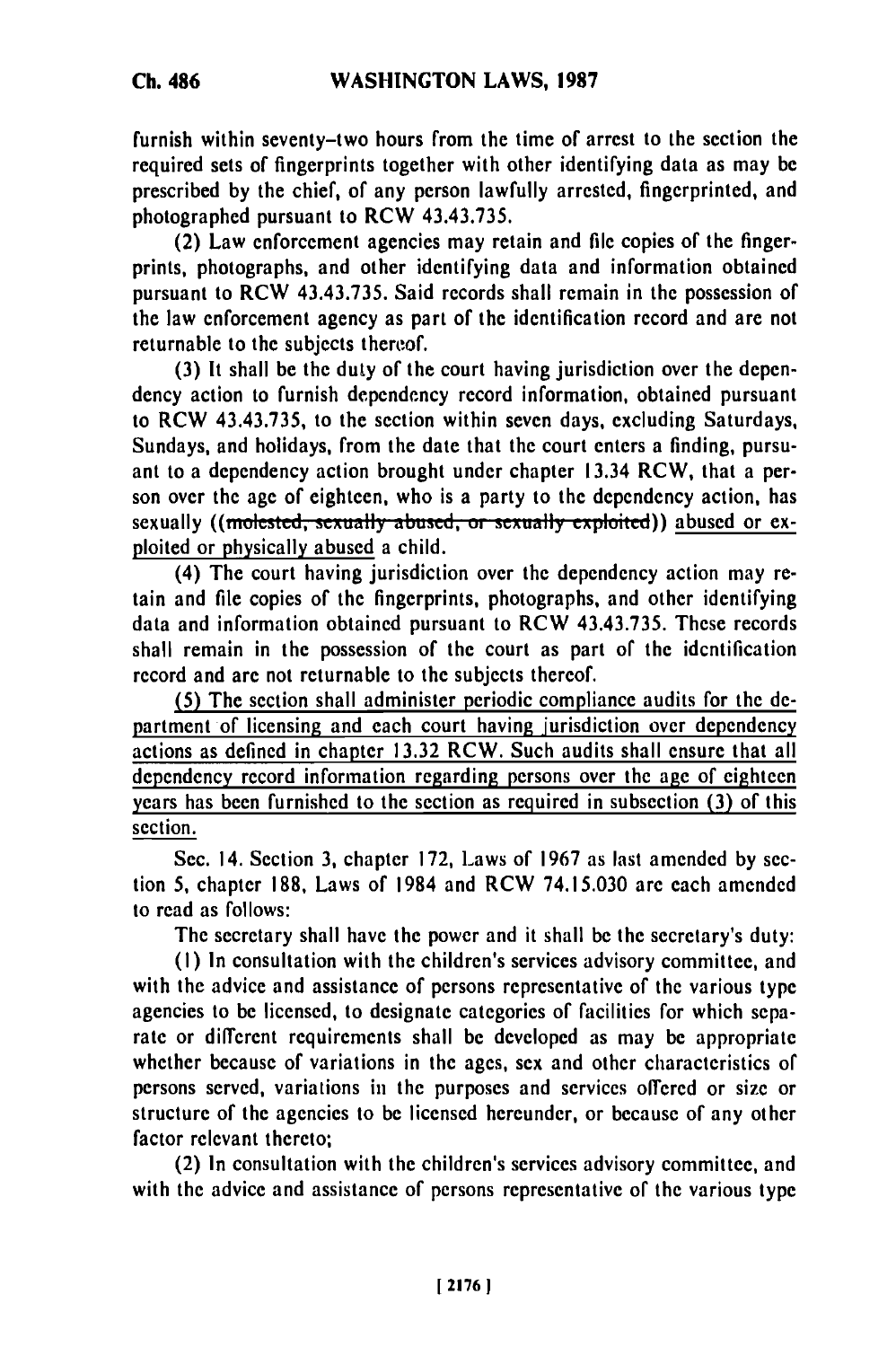agencies to be licensed, to adopt and publish minimum requirements for licensing applicable to each of the various categories of agencies to be licensed.

The minimum requirements shall be limited to:

(a) The size and suitability of a facility and the plan of operation for carrying out the purpose for which an applicant seeks a license:

(b) The character, suitability and competence of an agency and other persons associated with an agency directly responsible for the care and treatment of children, expectant mothers or developmentally disabled persons. In consultation with law enforcement personnel, the secretary shall investigate the conviction record or pending charges and dependency record information under chapter 43.43 RCW of each agency and its staff seeking licensure or relicensure. ((Such investigation shall include an examination of the child abuse and neglect register established under chapter 26.44 RCW on all agencies seeking a license under this chapter.)) The secretary shall use the information solely for the purpose of determining eligibility for a license and for determining the character, suitability, and competence of those persons or agencies, excluding parents, not required to be licensed who are authorized to care for children, expectant mothers, and developmentally disabled persons((<del>, and shall safeguard the information in the same manner</del> as the child abuse registry established in RCW 26.44.070)). Criminal justice agencies shall provide the secretary such information as they may have and that the secretary may require for such purpose;

(c) The number of qualified persons required to render the type of care and treatment for which an agency seeks a license;

(d) The safety, cleanliness, and general adequacy of the premises to provide for the comfort, care and well-being of children, expectant mothers or developmentally disabled persons;

(e) The provision of necessary care, including food, clothing, supervision and discipline; physical, mental and social well-being; and educational, recreational and spiritual opportunities for those served;

(f) The financial ability of an agency to comply with minimum requirements established pursuant to chapter 74.15 RCW and RCW 74.13- $.031:$  and

(g) The maintenance of records pertaining to the admission, progress, health and discharge of persons served.

(3) To investigate any person, including relatives by blood or marriage except for parents, for character, suitability, and competence in the care and treatment of children, expectant mothers, and developmentally disabled persons prior to authorizing that person to care for children, expectant mothers, and developmentally disabled persons.

(4) To issue, revoke, or deny licenses to agencies pursuant to chapter 74.15 RCW and RCW 74.13.031. Licenses shall specify the category of